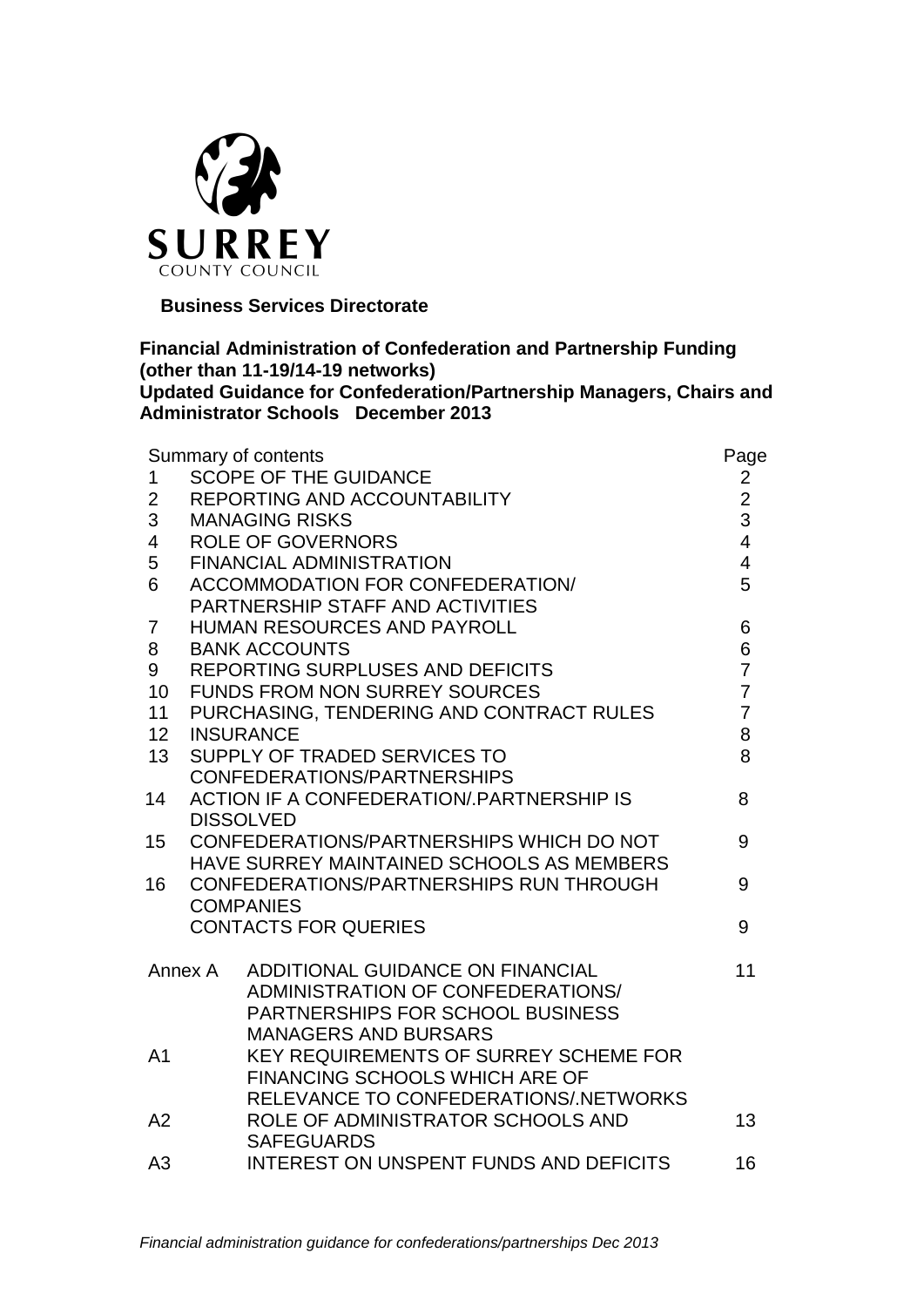### **1. Scope of the guidance**

#### **This guidance sets out Surrey's financial management expectations for confederations/partnerships of schools which individually receive funding direct from Surrey and which report expenditure and income directly to Surrey. Separate guidance applies to 11-19/14-19 networks.**

Where schools establish pooled arrangements for management of funds, but the expenditure and income is not reported to Surrey separately from that of the individual schools, it is for member schools to establish their own financial management arrangements. Member schools will still be accountable for those arrangements.

Most confederations/partnerships are informal partnerships with no independent legal status, and most of this guidance is intended for such bodies. However, we recognise that some confederations/partnerships may wish to establish companies, so the requirements for companies are covered briefly.

The financial guidance for confederations/partnerships and networks is in general similar, and therefore, should a confederations/partnership wish to amalgamate with a 14-19 network, it should be easy to operate common finance processes, if desired..

### 2**. Reporting and accountability**

Confederation/partnership funds do not belong to one school but to the confederation/partnership as a whole. However, on a day-to-day basis the financial administration is usually undertaken via one school (the "administrator school"). Similarly surpluses and deficits on confederation/partnership activities and interest on funds belong to member schools, or to the confederation/partnership as a whole, not to lead / administrator schools specifically. Member schools collectively bear responsibility for the financial soundness of their confederations/partnerships, and will be held accountable by the authority for the financial affairs of their co9nfedrations/partnerships. **Member schools must therefore ensure that they have adequate oversight of confederation/partnership finances**.

Member schools should agree annually, by the beginning of May of each year

- terms of reference;
- activities to be provided, including volumes, start dates, end dates (if  $\blacksquare$ applicable) and review dates, and key performance indicators (KPIs), and whether each activity is pupil focused or community focused
- the arrangements for financial administration, including the choice of administrator school;
- accommodation arrangements for activities and staff;
- annual budget,
- staffing, including line management;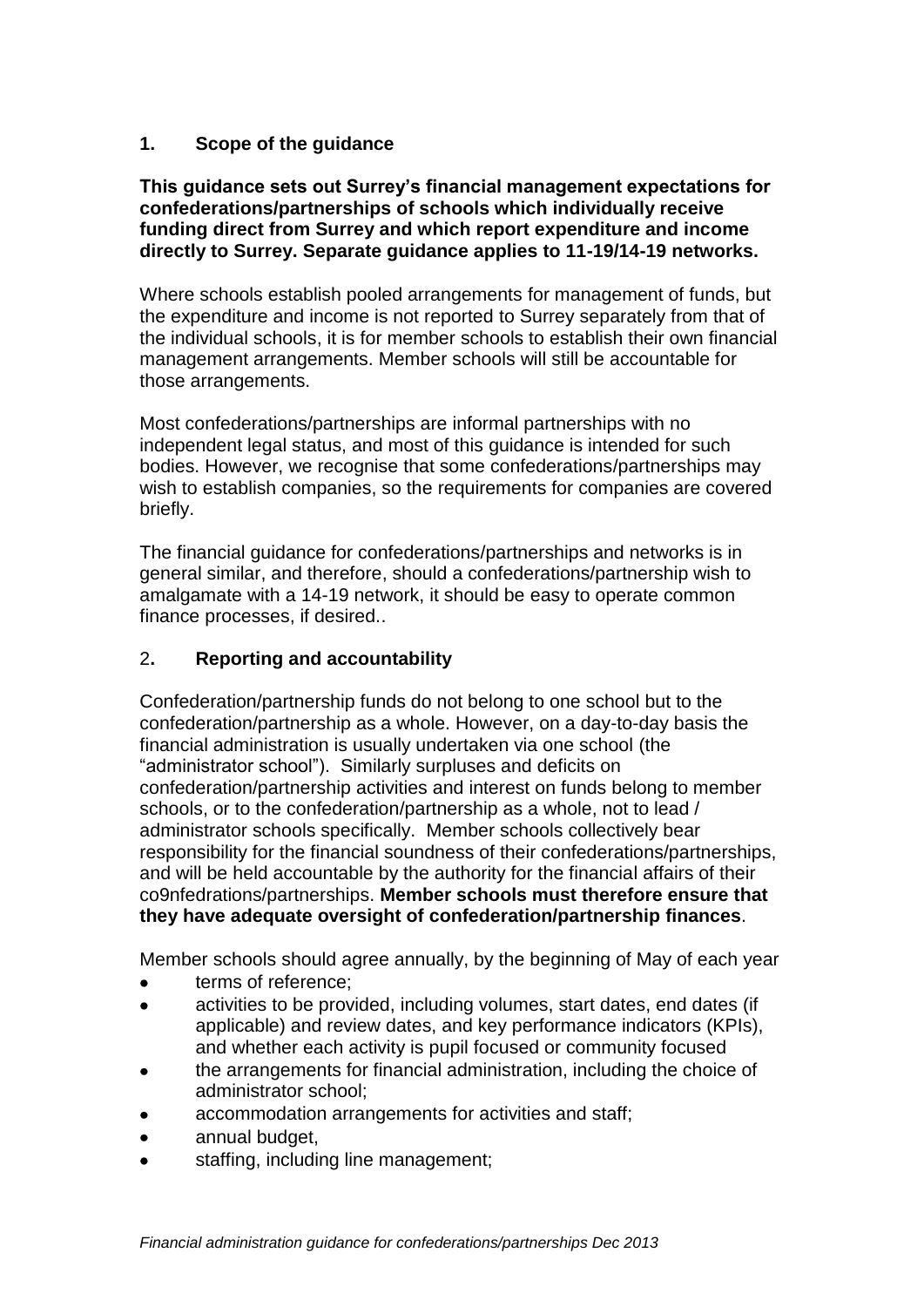- any contribution to be made by each school to the confederation/ partnership budget, over and above funds allocated directly by the authority to the confederation/partnership (or allocated to the administrator school on its behalf);
- arrangements for managing any surplus or deficit on confederation/ partnership activities, including proposed use of any sums proposed to be carried forward at the end of each year;
- whether any interest generated by the administrator school (from its confederation/partnership balance) can be retained by that school, or should be allocated to confederation/partnership funds or shared out among members;
- whether charges for administration will be made by the administrator school ;
- powers to be delegated to staff employed by the confederation/ partnership, or to others (including financial powers and responsibilities);
- arrangements for reporting on financial and operational performance to member schools, including lead responsibility for reporting. For example, while it might be most appropriate for the confederation/partnership manager to report on operations, it might be better for the administrator school business manager to report on finances, although this should be a local choice

Any financial contributions by individual schools should be included in those schools' annual budget plans and in any revised budget plans approved by governors.

Contributions by individual schools should usually be transferred in the year in which they are expected to be spent, and not in advance.

The confederation/partnership budget plan should be agreed by  $1<sup>st</sup>$  May,, by a majority of members entitled to represent their schools. Revised budget plans should be produced if there are significant changes in funding or planned expenditure, and signed by the Chair of Steering Group. The budget plan should include all activities which the confederation/partnership proposes to undertake, whether or not funded by the authority. Copies of budget plans should be submitted to the authority via the Schools Funding Team at [schoolsfunding@surreycc.gov,uk](mailto:schoolsfunding@surreycc.gov,uk) However, while the local authority may comment on the budget plan, it will not approve the budget plan as such. The fact that the authority does not challenge the budget plan does not mean that the authority has approved it, and member schools remain responsible for its soundness.

The local authority does not expect to meet any financial losses incurred by confederations or partnerships.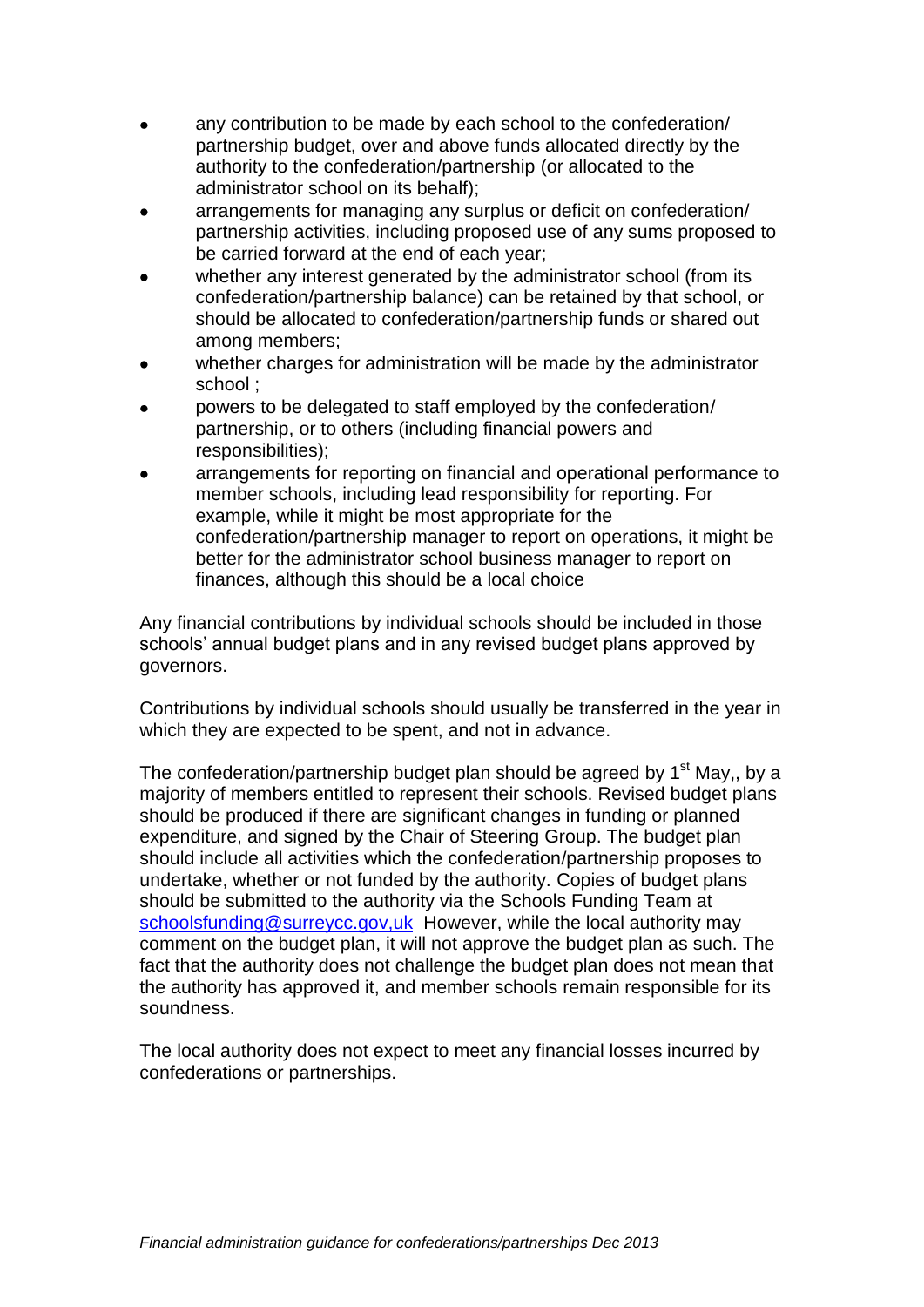# **3 Managing Risks:**

Members of the confederation/partnership should formally review the financial and operational risks to service delivery (e.g. loss of key staff, accommodation or delivery partners), and the financial risk faced by confederations /partnerships, at least annually, and they should consider what measures can be taken to limit those risks. Individual schools should also consider the outcome of this review, as ultimately the financial risks are borne by them.

## **4 Role of Governors**

While in practice the headteacher (or other senior staff member) is likely to represent a school in confederation/partnership meetings, it is important that governors of member schools should be aware of the opportunities and risks to their schools from confederation/partnership activity. Governors of member schools ought to form a view on the level of authority they delegate to their headteacher to manage the school's role in confederations/partnerships. For example, they may reasonably require consultation with governors on specified confederation/partnership business, such as budget setting, or engagement in specified activities The Chair of Steering group should sign the budget plan on behalf of the member schools and a copy should be retained for audit purposes.

Governors of administrator schools should ensure that the confederation/ partnership has suitable arrangements in place for sharing financial risks in order to ensure that the level of risk borne by the administrator school is limited appropriately. If the administrator school acts with due care and skill, it should bear no more risk than any other member school.

### **5. Financial administration**

It is recommended that confederation/partnership finances are managed by an administrator school. This school is best seen as a service provider. It need not be the base school for confederation//partnership projects, nor need it be the Chairman's school.

For those administrator schools using SIMS FMS, confederation/partnership income and expenditure should be identified separately by using a separate source of funds, as well as cost centres for each significant discrete activity. SAP cost centres will be allocated by the council for recognised confederations/partnerships and schools should use these for monthly reporting to the council.

Schools not using SIMS FMS will need to find appropriate ways of reporting confederation/partnership income and expenditure separately.

FMR reports (or equivalent) should be produced to member schools - at least quarterly, in June, September, December, and when any significant additional funding is granted or significant changes to plans are required. There should be a similar report at year-end giving final outturn figures for income and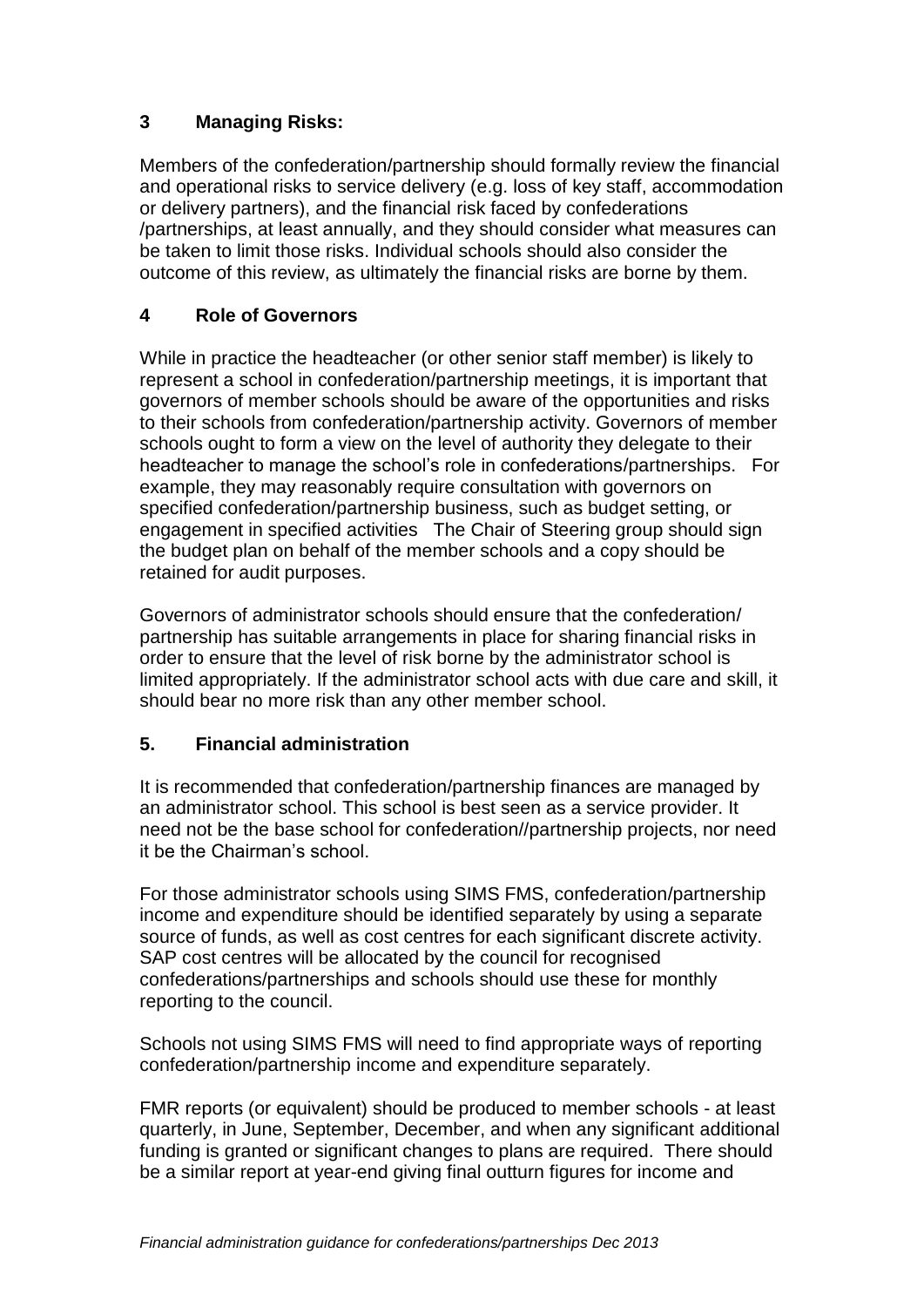expenditure compared to original projections. This should also make reference to principal activities and performance against KPIs. Reports should be provided to meetings of confederation/partnership members so that member schools have the opportunity to question the financial data.

FMR reports should be reconciled to the underlying accounts. Reconciliation of the separate fund should be completed monthly to Local Authority records in the same way as the school accounts.

Where the administrator school is an academy, and the confederation/ partnership has maintained schools as members, the LA will expect to receive a statement of income, expenditure and opening and closing balances for the local authority's financial year, at the end of each year, certified by the academy's external auditor or other appropriate registered auditor

In managing the finances of confederations/partnerships, due regard should be had to the distinction between pupil focused and community focused expenditure. The fact that activities are undertaken by the confederation/ partnerships does not automatically make them community focused and often indeed they will be pupil focused if they are intended to improve attainment. Pupil focused and community focused expenditure and income must be reported separately in order to meet reporting requirements for school managed expenditure.

In the interests of stability, it is recommended that confederations/partnerships do not change their administrator school annually. Where a change of administrator school is desired, this should be made at the start of a financial year, on 1 April, in order to simplify year end reconciliation of local bank accounts. Confederations/partnerships should advise David Green in Schools & Learning Finance for the Local Authority and Sue English at Babcock4S by 28 February, of the identity of the new administrator school.

Where, in exceptional circumstances, no suitable school is willing to act as an administrator school, the authority may be prepared to approve separate financial management arrangements, provided that essential requirements on separation of duties, maintenance of adequate financial records, banking and monthly reporting to the authority are fulfilled. Confederations in this position should contact David Green at Schools & Learning Finance, explaining their reasons for the application and describing their proposed arrangements.

Further guidance on financial administration is attached as Annex A for the benefit of business managers of administrator schools.

#### **6 Accommodation for confederation/partnership staff and activities**

Where individual schools provide accommodation for confederation/ partnership staff and/or activities, there should be a clear agreement between school and confederation/partnership as to what accommodation is to be provided and what, if any, charges will be made by the host school. It would not be unreasonable for the host school to levy a charge, but it is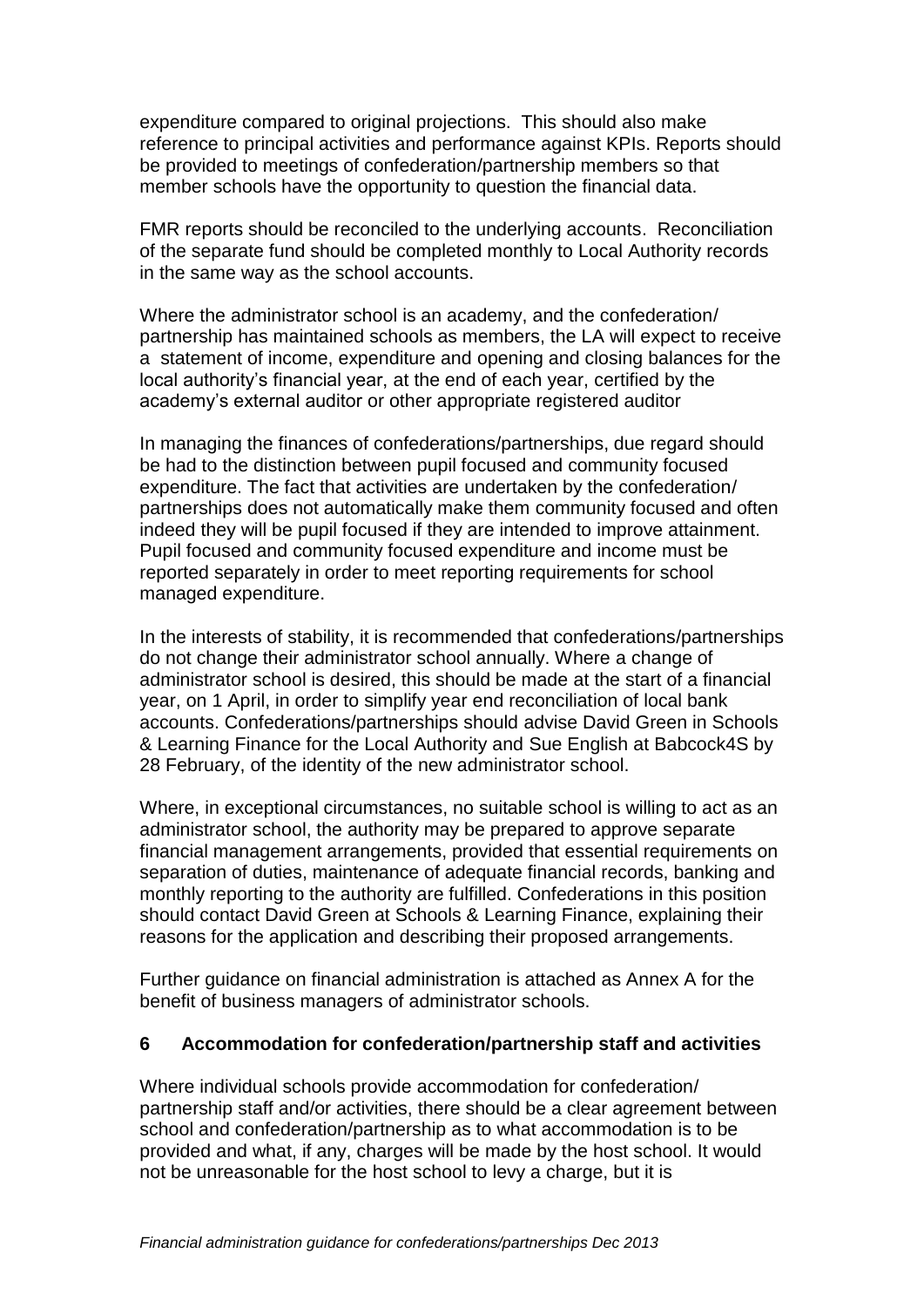recommended that such charges should not exceed the direct costs to the school.

The physical host need not also be the administrator school.

### **7 Human resources and payroll**

All staff should be paid through a recognised payroll provider. Staff should normally be formally employed by a member school, unless the confederation/partnership is a separate legal entity eg a company. Where, exceptionally, the administrator school provides its own payroll services, it is acceptable for confederation/partnership staff to be paid in the same way. Where no administrator school is used, appropriate arrangements should be made either with Surrey Payroll or with an external provider. Salary payments to individuals should not be made by cheque or creditors systems.

Individuals should not be paid as consultants unless the nature of their work justifies this. Normally a consultant would advise on organisational change or provide subject expertise on technical, functional and business topics during development or implementation of a specific project. Their contract should specifically state that they are self employed, they should be paid a fee not a salary, they should normally be VAT registered, should pay Schedule D income tax and should have their own professional indemnity insurance.

## **8. Bank accounts**

Lead/administrator schools are not encouraged to maintain separate bank accounts for confederations/partnerships and they should seriously consider the additional administrative complexity involved before choosing to do so. If a separate bank account is used, it is subject to the same reporting requirements as for a delegated budget account, because the expenditure and income is public expenditure and income for which public sector accounting and auditing regulations must apply. (These requirements are set out in chapters 3 and 13 of the Surrey Scheme for Financing Schools).

Where a confederation/partnership chooses to use a separate bank account, it may choose either a Surrey "umbrella" account with HSBC, or a free standing local bank account. However, the latter must be with an approved banking institution under s3.5.1 of the Surrey scheme and the mandate must specify that the authority is the owner of the funds in the account, except to the extent that it can be demonstrated that they originate from private sources. The mandate must also allow the authority to receive copies of statements, if required. Bank account signatories must be employees of the County Council or of Surrey maintained schools. These conditions apply whether or not an administrator school is used.

Expenditure and income met from any separate bank account should ideally be reported monthly to the authority as expenditure and income of the confederation/partnership on the administrator school's FinU81A, but at a minimum must be supplied termly Funds transferred to a separate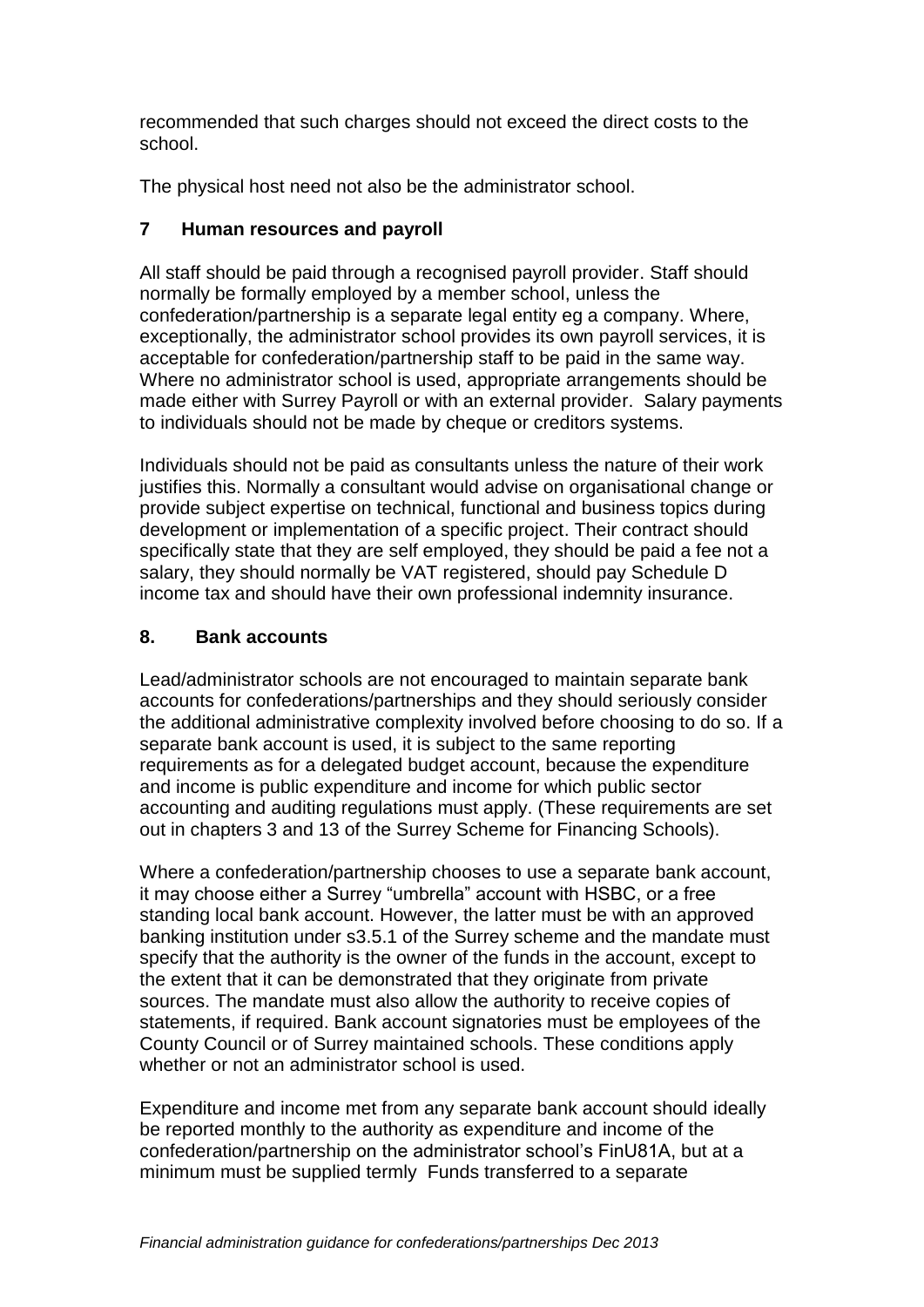confederation/partnership bank account are transfers of funds and represent surplus balances held by the confederation/partnership. They must not be accounted for as expenditure by the confederation/partnership until spent externally.

An academy whose main banker is not on Surrey's approved list of banks may use its main banker for confederation/partnership funds provided that members of the confederation/partnership agree to this.

## **9 Reporting surpluses and deficits**

Currently, DfE expects confederation/partnership income, expenditure, surpluses and deficits to be excluded from Consistent Financial Reporting returns of the administrator/lead when it reports on school activities. However this may change in the future. Should confederation/partnership outturns be included at a later date, please note that only funds from private sources would be excluded, since these would count as unofficial funds if held by a school on its own behalf.

It is important that administering schools are able to identify those balances held on behalf of confederations/partnerships. The authority will expect individual confederations/partnerships to have realistic plans in place for spending such balances, and reserves the right to recover funds directly allocated to the confederations/partnerships where such plans do not exist. However, surpluses are likely to be recovered only in exceptional circumstances.

Where funds are advanced to confederations/partnerships from external sources which have their own separate spending deadlines, the confederations/partnerships must comply with those deadlines unless the authority agrees otherwise. Agreement will normally only be given when the authority can arrange an exchange of funding between different funding streams.

### **10 Funds from non Surrey sources**

Some confederations/partnerships may receive funds from bodies other than schools and the County Council, which are conditional on the future delivery of a specific project or service. Where such funds remain unspent at the end of a year, they should be treated as deferred income rather than as surplus balances of the confederation/partnerships. The council and auditors will scrutinise entries for income in advance as part of its normal review of schools' accruals and reserves. Please refer to Section S of the Finance Manual for guidance on accruals and prepayments.

# **11 Purchasing, tendering and contract rules**

Confederations/partnerships are subject to, and must comply with, the relevant provisions of the Surrey Scheme for Financing Schools, the statutory document setting out the financial relationship between Surrey and its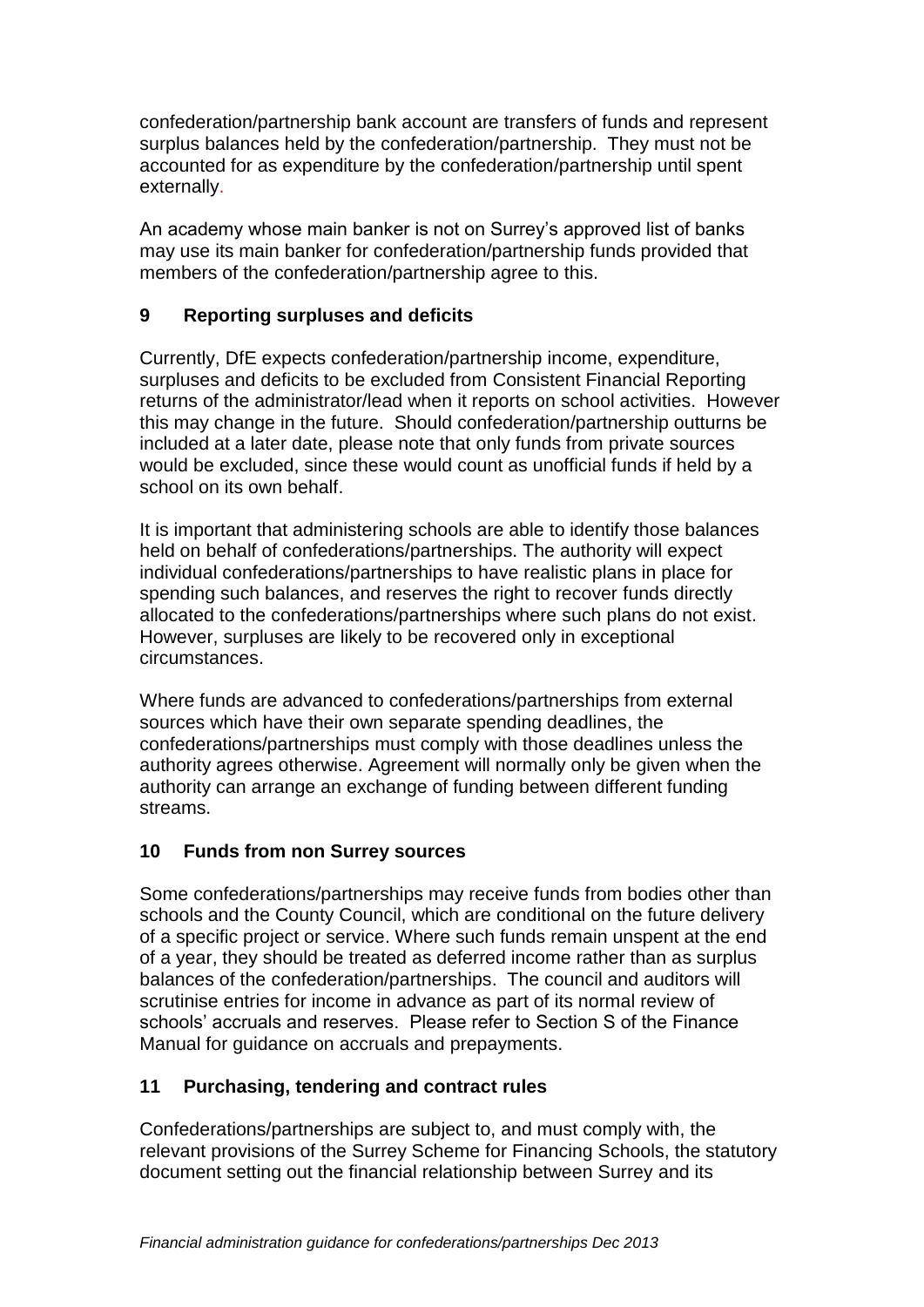schools. They must comply with the authority's purchasing and tender procedures as set out in s2.10 and Annex D of the Surrey scheme. The Scheme specifies, among other requirements, the contract value above which three written quotations must be obtained for orders and the value above which formal tenders must be invited. Current limits will be available on the Scheme section of the Schools and Learning Finance web pages. All orders placed by confederations will need to be in the name of one or more schools (except where the confederation/partnership is a company)..

## **12 Insurance**

Where all member schools buy back insurance from the council then the activities directly provided by the confederation/partnership will normally be covered by insurance provided that they are activities for which an individual school would be covered. Schools not buying Surrey insurance will need to check their own insurance position.

Confederations/partnerships should make their own arrangements for ensuring that contractors' insurance satisfies the council's minimum requirements (normally £5m public liability). Specific queries on insurance should be directed to Clive Pritchard, Principal Insurance Officer.

## **13 Supply of traded services to confederations/partnerships**

The Council's traded school support services are available to confederations/partnerships, although some services may levy additional charges, particularly for designated community focused activities (e.g. childcare) Where an academy is the administrator school, traded services which are not available to academies may not be available to that confederation/partnerships.

### **14 Action if a confederation/partnership is dissolved**

Should a confederation/partnership cease to function, its members should agree on the basis of distribution of any surplus funds or liabilities, and advise the Schools Funding Team in Children, Schools and Families Finance of that agreement. Should no such agreement exist, the Council will distribute surplus funding across schools on the basis of 40% pupil numbers, 60% free school meal entitlement, and will recover liabilities from member schools on the same basis. This will normally be done in the year in which the confederation/partnership ceases to exist. However, the LA will take no action in respect of liabilities or surpluses of a confederation/partnership which does not include maintained schools as members, except in respect of funds owed to or by the authority, or if asked to arbitrate by the members of the confederation/partnership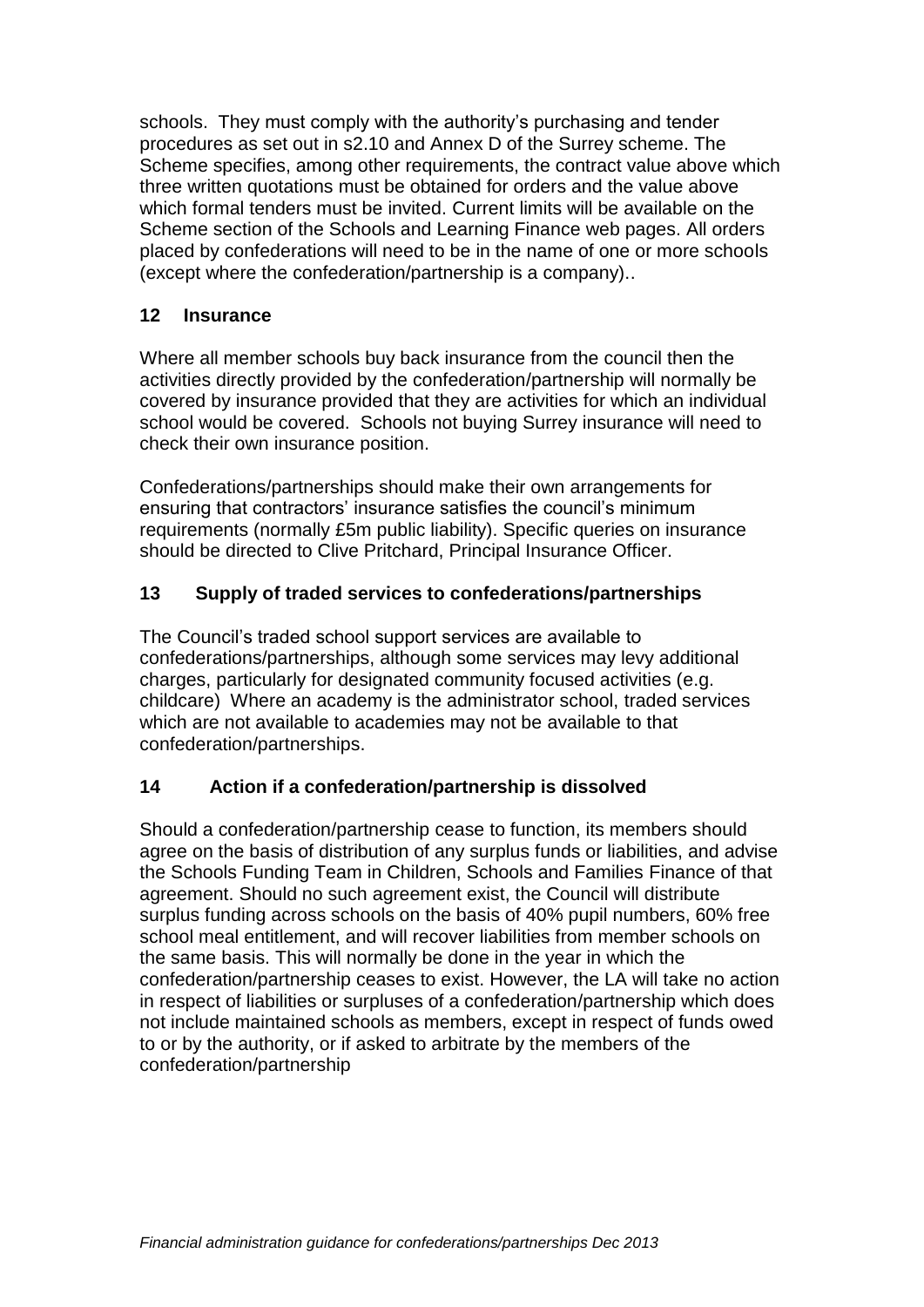### **15 Confederations/partnerships which do not have Surrey maintained schools as members**

Where exceptionally, a confederation/partnership does not have Surrey maintained schools as members, it will be required to report to Surrey on the spending of any funds allocated directly to it by Surrey. It may also be asked to provide supporting evidence to justify that expenditure to Surrey. It will not be required to report directly to Surrey on the use of income from its members or from any other sources. It will not be bound by Surrey's procurement standing orders or banking rules.

# **16 Confederations/partnerships run through companies**

Where a confederation/partnership is run through a company (and the company has LA maintained schools as members):

- the funds transferred to the company will need to be reported to the LA as expenditure by the confederation/partnership, and should only be reported as expenditure when spent by the company in providing goods and services to the confederation/partnership (surplus balances held by the company should be reported to the LA as income in advance);
- \* where the LA would normally allocate funding directly to the confederation/partnership, it is for the members to advise how that funding should be transferred to the company (eg directly or via a named school);
- the LA should be advised of the income, expenditure and year end surplus of the company for the LA financial year before the end of the local authority's accounting period 13 or as otherwise advised in the local authority's closure of accounts programme for schools;
- \* copies of the audited accounts of the company should be supplied to the authority within a month of their being agreed by the company's external auditors;
- \* the LA should be supplied with all other information necessary for a school company under the School Companies regulations, unless the company can demonstrate good reason for being exempt from the provisions of that Act
- \* the LA will expect the company to have regard to the principles in the preceding sections of the above guidance, as regards financial security and value for money, in so far as they are compatible with the function of the company.
- the LA recommends that the accounting year of the company is the same as that of the local authority (ie 1 April-31 March).
- the LA does not quarantee the financial liabilities of such a company. Any such guarantee is a matter for individual members.

# **Contacts for queries:**

For further information please contact David Green, Senior Principal Accountant (Schools Funding) at Surrey County Council, on 020 8541 8010 or via email: [David.Green.ses@surreycc.gov.uk](mailto:David.Green.ses@surreycc.gov.uk)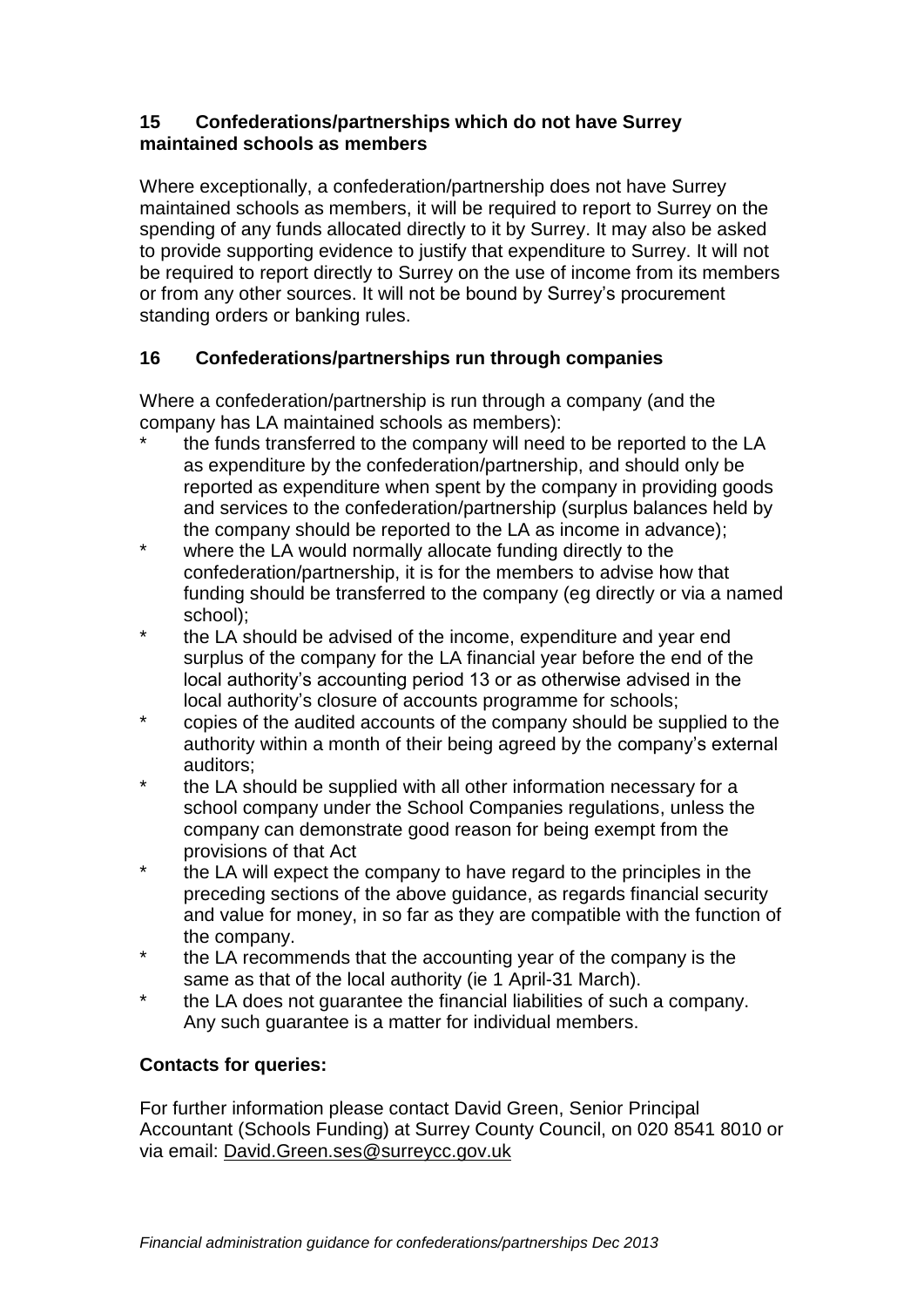Specific queries relating to local bank accounts should be directed to Sue English at Babcock 4 S on 01372 834352 or email: Sue.English@babcockinternational.com

The Surrey Scheme for Financing Schools can be found on the Schools and Learning Finance web pages at [www.surreycc.gov.uk](http://www.surreycc.gov.uk/) then "learning" then "teachers and education staff"

Confederations buying back the Babcock 4 S Finance Consulting service should contact the helpdesk on 01372 834275 or e-mail Finance Helpdesk – [schoolsfinance@babcockinternational.com](mailto:schoolsfinance@babcockinternational.com) for further guidance.

*SCC: Children, Schools and Families Finance –December 2013*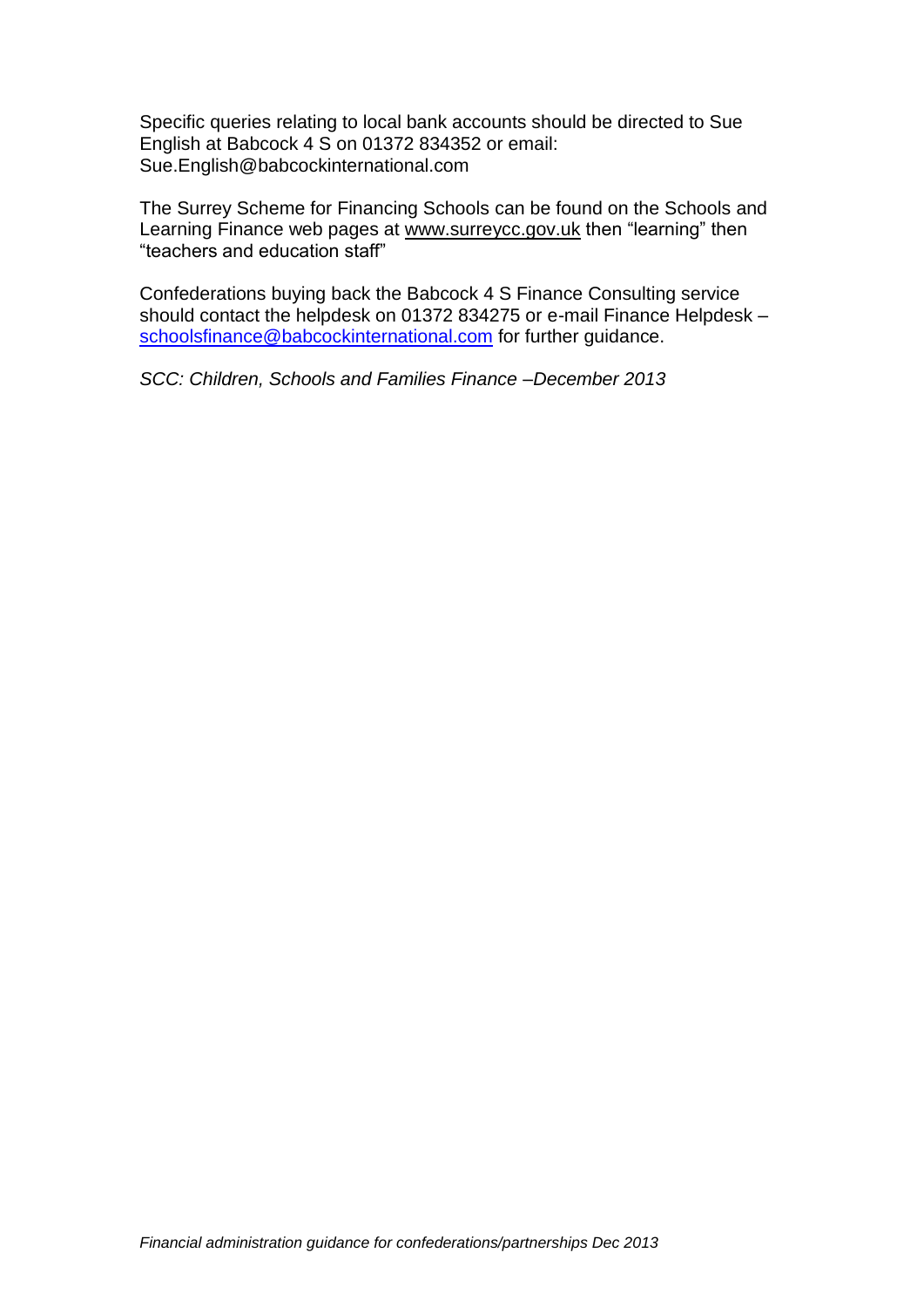#### **Annex A Additional guidance on financial administration of confederations/partnerships for business managers and bursars**

### **A1 KEY REQUIREMENTS OF SURREY SCHEME FOR FINANCING SCHOOLS WHICH ARE OF RELEVANCE TO CONFEDERATIONS/PARTNERSHIPS**

Although these requirements apply to the confederation/partnership, in practice it will be the duty of the administrator school to fulfil them. They should be familiar to administrator schools because they are similar to those applying to individual schools.

### **A1.1 To submit regular returns of income and expenditure (via administrator school)**

These are required in order to allow the authority to recover VAT and to update its own central accounting system (They will normally be provided by the administrator school via the "FIN U81A" return.) An alternative format is available where the administrator school does not use SIMS FMS. They should distinguish between pupil focused and community focused expenditure and income. Ideally these should be supplied monthly (because the council and confederation/partnership cash flow will suffer otherwise) but at a minimum they must be supplied termly. This also applies where the confederation administrator is an academy.

#### **A1.2 To advise the authority promptly if there is likely to be a financial deficit, with reasons, and to have regard to advice given by the authority in those circumstances**

Confederations/partnerships have no right to operate a deficit budget and permission to do so is only likely to be granted by the authority in exceptional circumstances. The administrator school should ensure that the authority is informed if a deficit appears likely, where within one month no corrective action has been agreed by the confederation/partnership. Responsibility for corrective action lies with all of the members of the confederation/partnership.

# **A1.3 Financial monitoring**

Confederations/partnerships must submit financial monitoring statements, including projected outturn, where the authority requires them (usually annually, in late autumn; more frequent submission is required if the authority has concerns about the financial position of the confederation/partnership). The authority may specify that expenditure and income on specified activities should be shown separately in this statement.

A modified FMR format will be provided by the authority for this purpose.

# **A1.4 Paying staff and suppliers**

Confederations/partnerships must ensure that proper procedures are in place for paying staff, and suppliers. Where they choose an alternative payroll provider, they should ensure correct accounting for tax, national insurance and pension contributions. Confederations/partnerships should ensure the timely payment of suppliers.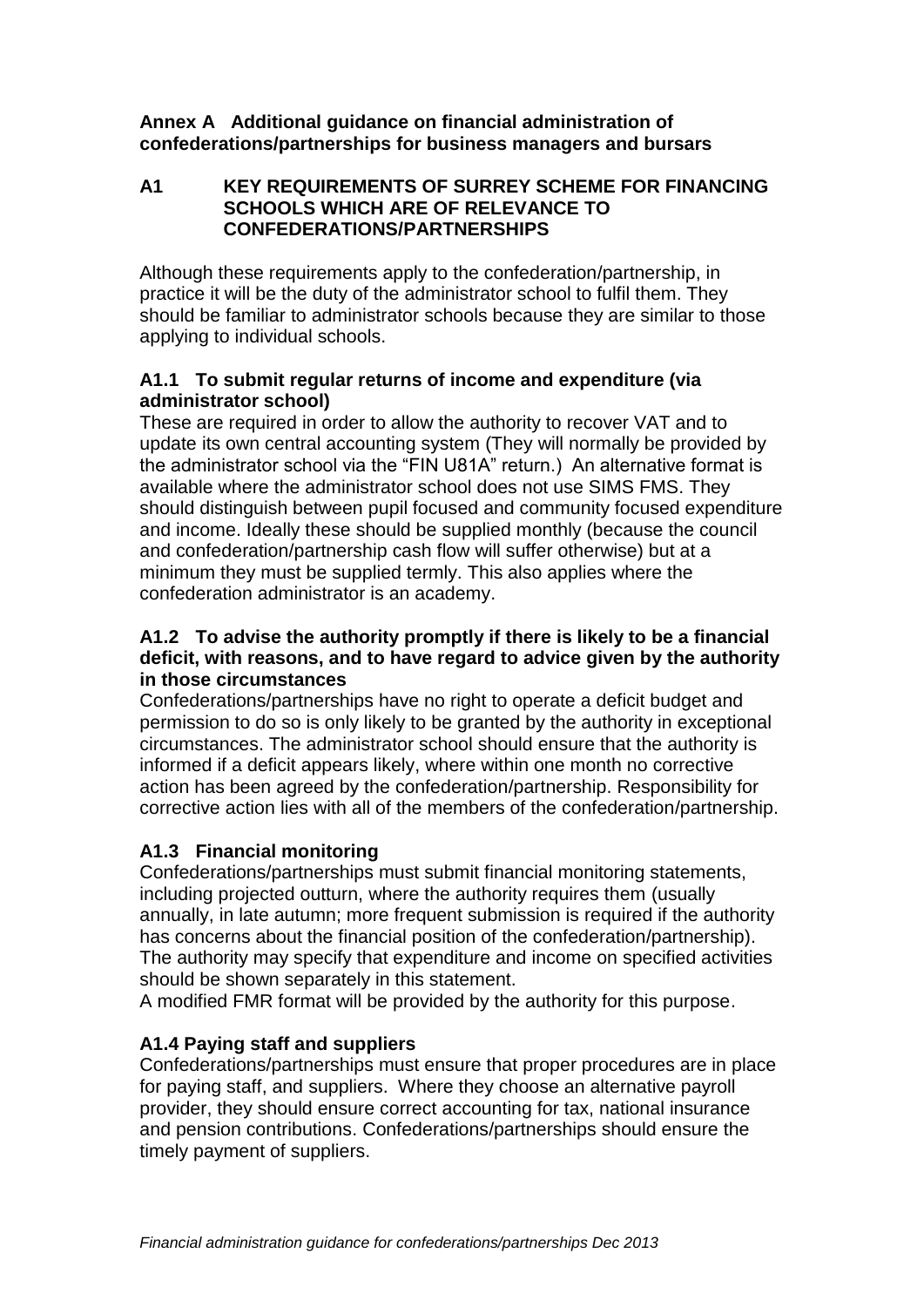They must maintain adequate separation of duties when ordering/making payments (i.e. at least 2 people involved who understand the business involved), and must ensure that a list of approved signatories is maintained.

### **A1.5 Maintaining proper accounting records**

Confederations/partnerships must maintain proper and secure records of income and expenditure (preferably via a recognised accounting package such as SIMS), including separation of revenue and capital expenditure, should the latter be incurred.

Original financial documents (receipts, invoices, etc) must be retained for an appropriate period consistent with County Council requirements.

Confederations/partnerships must account appropriately for income and expenditure (e.g. in the year in which goods are received/supplied and services performed). Accruals should be supported by suitable evidence. Funding from the authority should be accounted for as funding in the year in which it is allocated and not in the year in which it is spent.

Any earmarked funding must be properly accounted for and an audit trail must be maintained to demonstrate that such funding has been used for the specified purposes.

Any confederation/partnership not seeking to use a school based accounting application should seek prior approval from the authority. The authority may wish to consult its own auditors before giving such approval.

### **A1.6 Value for money and option appraisal**

Confederations/partnerships must consider a range of options before starting a major project and to be able to demonstrate due regard to value for money and Best Value in the choice of options.

#### **A1.7 Bank accounts**

If a separate bank account is held, it must be with an institution on the Council's approved list, (except as specified above) it must be reconciled monthly, and it must not be overdrawn.

#### **A1.9 Borrowing**

Borrowing is not permitted, except by a loan from the Council for capital purposes, if made available. It is not anticipated that confederations/ partnerships will often need such loans. The authority should be consulted before the confederation/partnership enters into any lease or similar transaction. Again, it is anticipated that the need should be rare.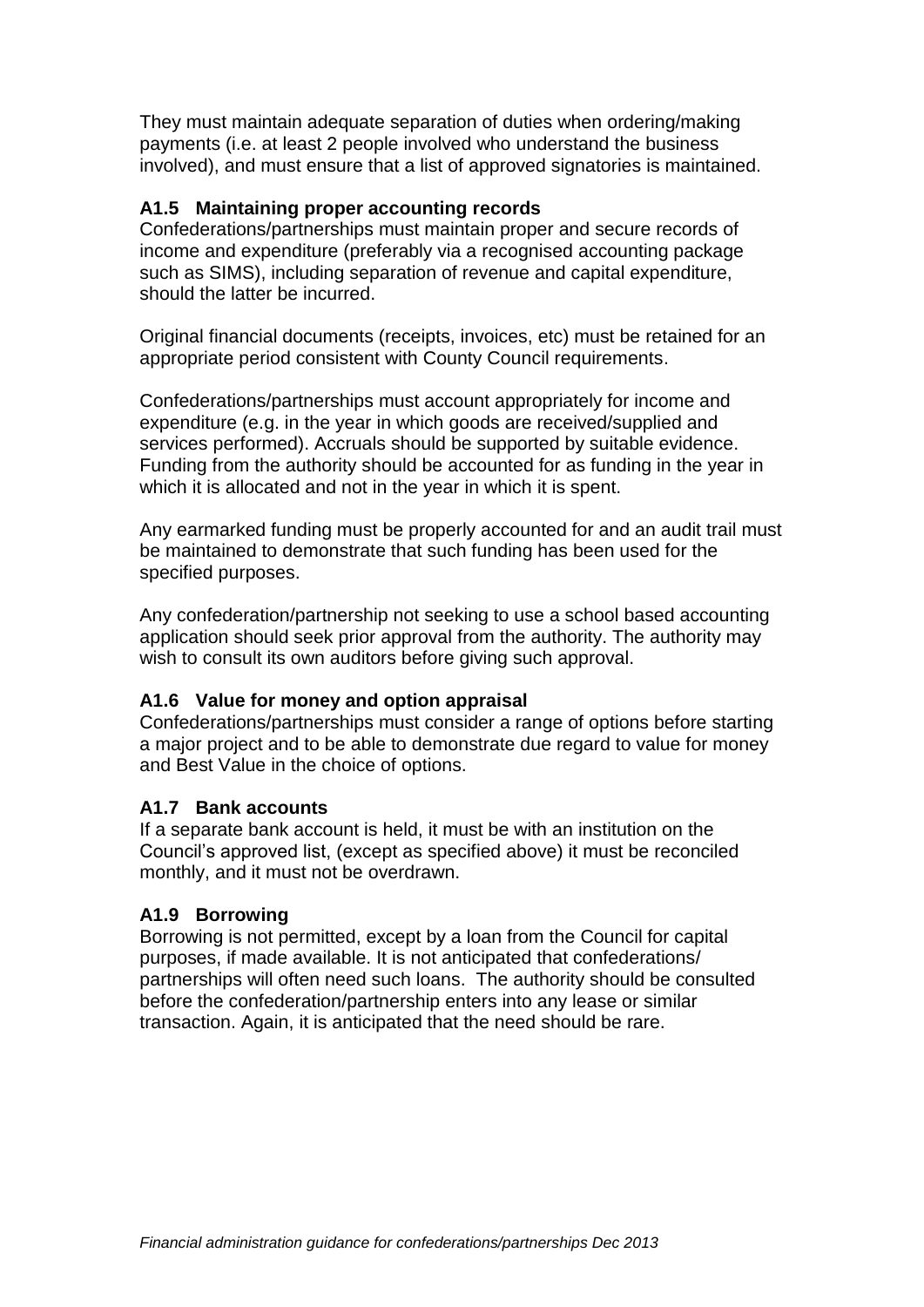# **A2 ROLE OF ADMINISTRATOR SCHOOL AND SAFEGUARDS**

### **A2.1 Role of administrator schools**

The rights and duties of administrator schools should be agreed locally, recognising that they perform their duties on behalf of the confederation/ partnership and that ultimately the responsibility for proper administration lies with the confederation/partnership and thus is shared by all members. The rights and duties set out below may be considered a reasonable model.

### **A2.2 Duties of administrator schools**

Typical duties of administrator schools will include:

- to make payments and record income and expenditure in line with arrangements agreed with the confederation/partnership and with the management arrangements for the confederation/partnership and the financial procedures specified by the County Council. This should include use of a recognised accounting system, and ensuring adequate separation of duties. Where SIMS is used as the accounting system, a separate source of funds should be used for the confederation/ partnership, together with a separate SAP cost centre as allocated by the Council. Separate local cost centres should be used for significant discrete activities as agreed locally. All expenditure and income should be reported gross, with no netting off of income and expenditure. Capital and revenue expenditure should be reported separately. Schools not using SIMS should make adequate alternative arrangements, including separation of capital and revenue funds, and of official and unofficial funds, should the latter exist. There is no requirement to report unofficial funds to the Council, except where they are used to fund official activities;
- to produce FMR reports periodically to member schools at agreed  $\bullet$ intervals- at least quarterly - and when any significant additional funding is granted or changes to plans are required. Reports should be provided to confederation/partnership meetings so that member schools/others have the opportunity to question the financial data. It would be good practice for the administrator school bursar/business manager to attend those meetings to answer questions on the reports;
- to provide a similar report at year-end giving final outturn figures for  $\bullet$ income and expenditure compared to original projections and also including key outputs/volumes against initial assumptions and targets;
- to provide regular financial reports to the confederation/partnership  $\bullet$ manager, including sufficient explanation to allow the manager to identify appropriate actions;
- to act promptly on instructions given by authorised members/staff of the  $\bullet$ confederation/partnership, and to exercise reasonable care and skill in so doing, including ensuring that adequately qualified and trained staff are available;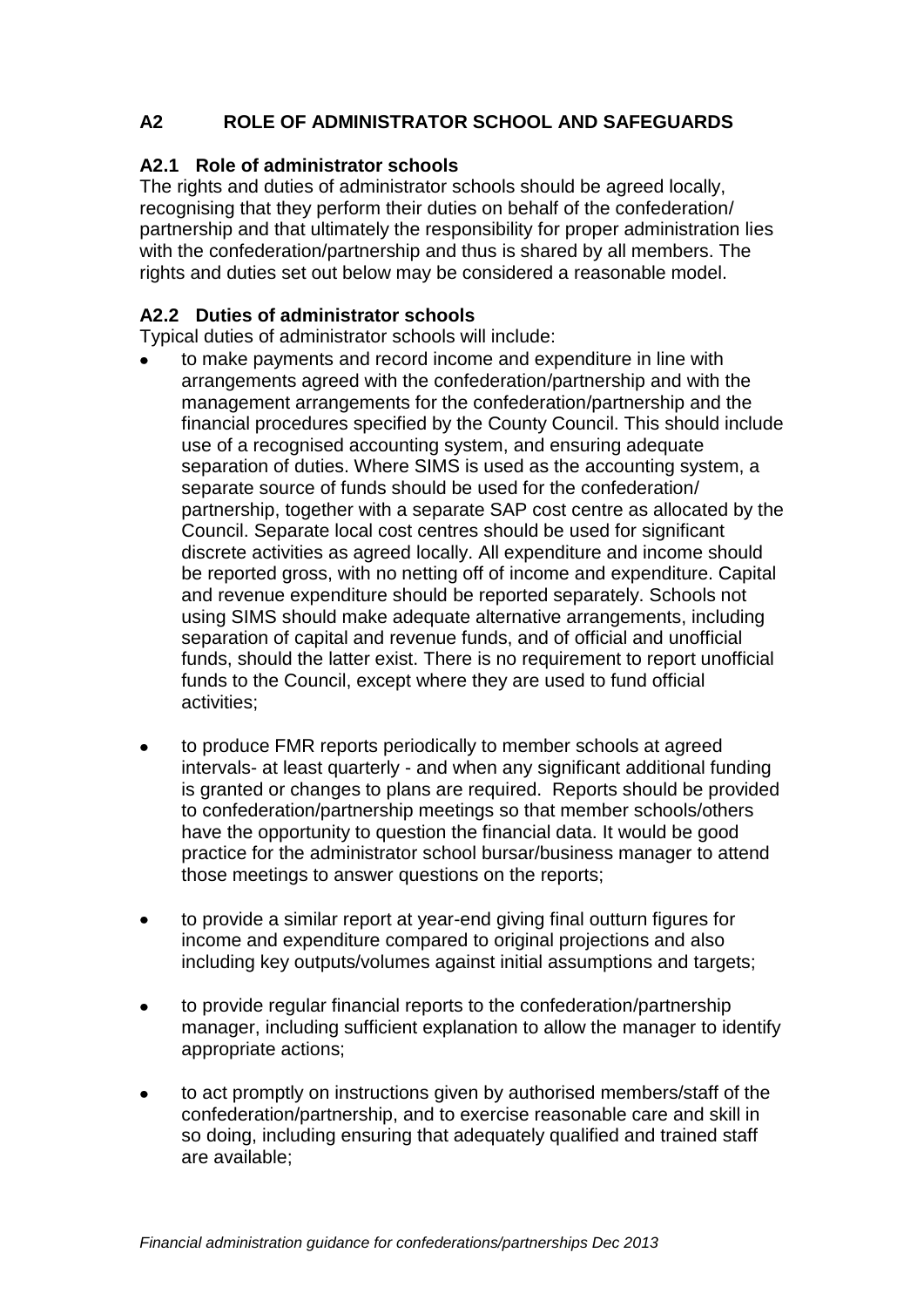- to ensure that confederation/partnership staff know which school staff  $\bullet$ are authorised to take instructions from the confederation/partnership and to place orders, process financial transactions etc on behalf of the confederation/partnership;
- to report at least termly on expenditure and income to the authority;  $\bullet$ including separate reports on any activity for which separate reporting has been agreed between the authority and the confederation/partnership; (This should normally be done via the Fin U81A return, using the confederation/partnership's SAP cost centre (s), and the confederation/partnership's capital internal orders, where appropriate). It is strongly recommended that monthly returns are submitted, in order to maximise cash flow from VAT recovery.;
- to reconcile any separate bank account monthly;  $\bullet$
- to report promptly to the confederation/partnership, via an agreed procedure, if the confederation/partnership funds are in deficit;
- to issue contracts of employment and complete service returns;
- to place orders for supplies and services on behalf of confederations/partnerships, where locally agreed.

#### **A2.3 Rights of administrator schools**

Administrator schools can reasonably expect:

- to be advised of all financial transactions affecting the confederation/partnerships, and for those transactions to be processed via the school;
- to be able to charge against confederation/partnership funds any  $\bullet$ expenditure which they have incurred on the instructions of the confederation/partnership;
- to be able to make a charge to the confederation/partnership for  $\bullet$ administrative services, on an agreed basis;
- to be formally instructed of those authorised to authorise contracts,  $\bullet$ expenditure and payments, on behalf of the confederation/partnership, and to be instructed only by those authorised;
- to be formally advised of those authorised to receive budget monitoring  $\bullet$ information on behalf of the confederation/partnership;
- to be able to agree, with the confederation/partnership, appropriate  $\bullet$ deadlines and lead times e.g. for payment of invoices and staff.

Should the confederation/partnership run out of funds, the role of the administrator school in these circumstances is to report any difficulties as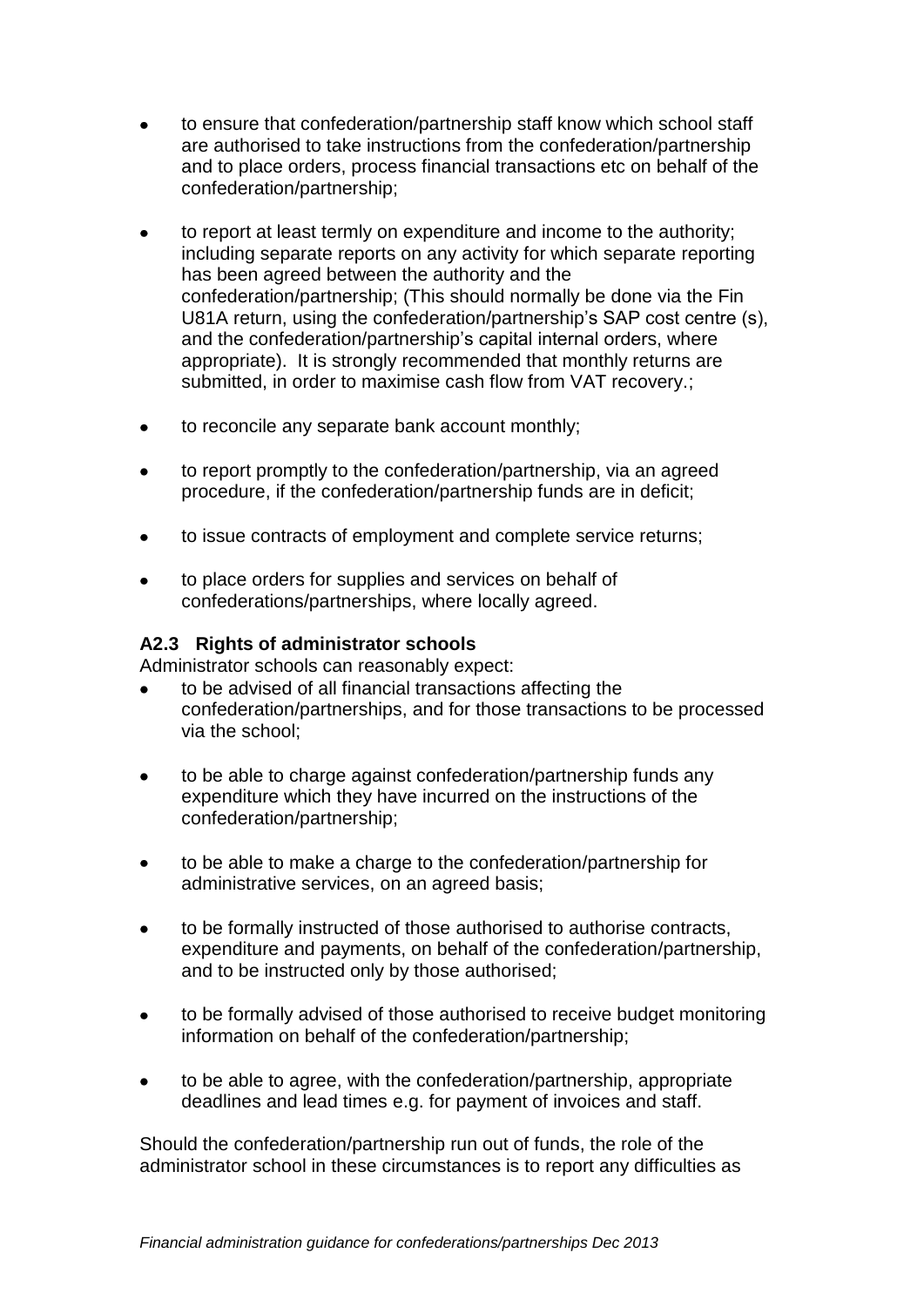early as possible, formally, to members of the confederation/partnership The confederation/partnership should have arrangements in place for recovering such a shortfall from members. Administrator schools are not responsible for losses incurred by confederations/partnerships, except where these are due to the administrator school not performing its duties with reasonable skill and care.

Where confederation/partnerships accounts are administered by such a school, then confederation/partnership staff should take care to ensure that all transactions go through that school, e.g. that no income is received and spent directly by the confederation/partnerships. Administrator schools should advise the confederation/partnerships of school staff authorised to receive and record income and to act on requests for payments.

Additional duties may be undertaken by administrator schools by local arrangement.

#### *Change of administrator schools*

Where a confederation/partnership changes administrator schools, the old administrator school should provide its successor with:

- statements of outturn for the past two years, showing funding, income, expenditure and surplus/deficit and showing each of the main activities separately;
- copies of the last three termly monitoring reports to the confederation/partnership;
- a copy of the budget plan for the following year, if already prepared;
- a listing of all known outstanding assets, liabilities and commitments;
- a listing of staff employed on behalf of the confederation/partnership;
- contracts for all staff employed by the confederation/partnership, if in future they are to be employed through the new administrator school.

Any cash balances held on behalf of the confederation/partnership should be returned to the authority, which will make an equivalent sum available to the new administrator school.